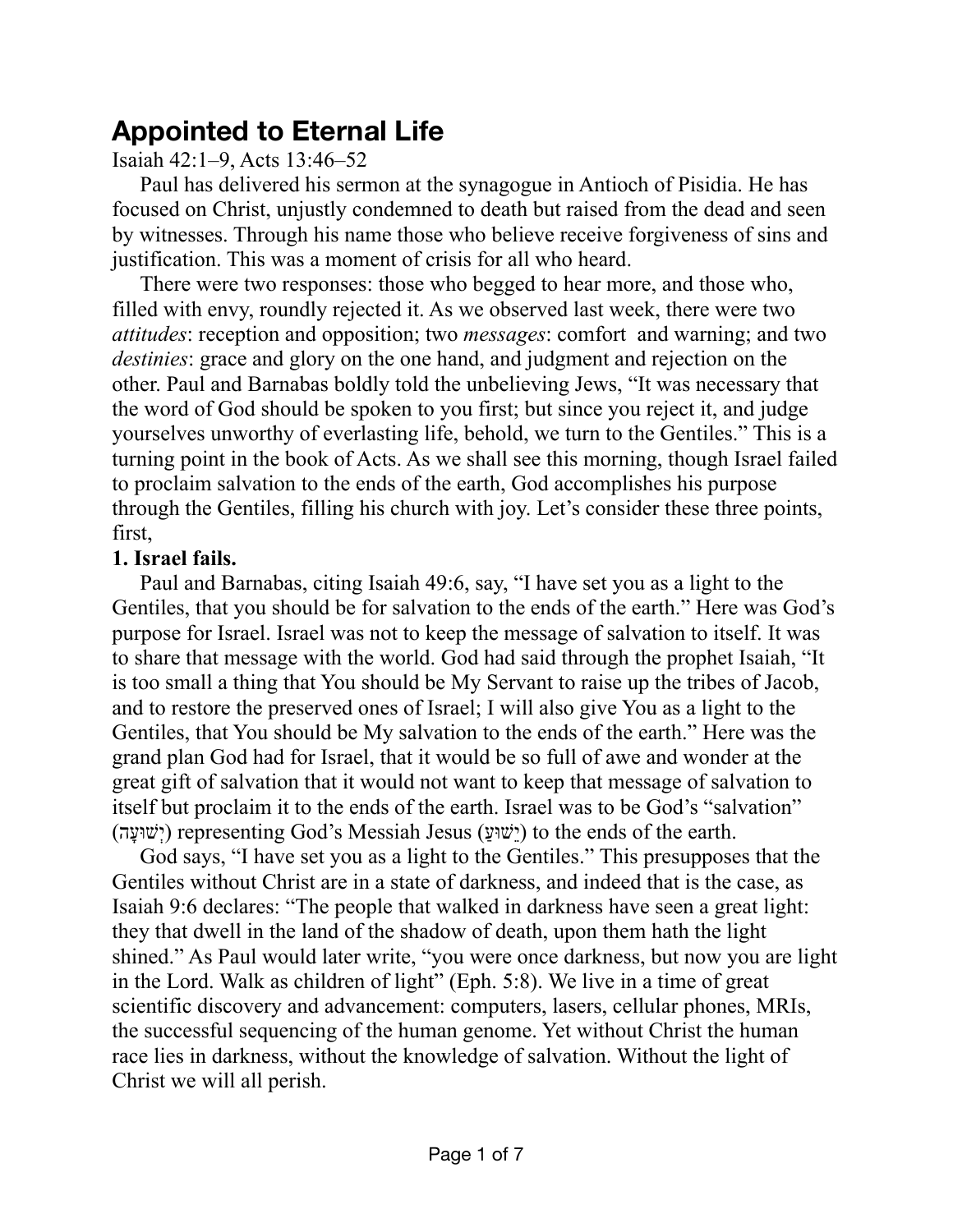Have you come to realize that you are a sinner with no hope of eternal life apart from Christ? Do you confess the Lord Jesus as your only Savior, committing yourself to follow him your whole life long? If *so*, then he has saved you and washed you from your sins in his own blood. If *not*, then you are in darkness, no matter how much you might know or how successful you might be. What shall it profit a man if he shall gain the whole world and lose his own soul?

Israel had the light. It did not discover this on its own; it was revealed by God. He who at the original creation brought light out of darkness gave the light of his salvation to his people. He said, "There is no God else beside me; a just God and a Savior; there is none beside me. Look unto me, and be ye saved, all the ends of the earth: for I am God, and there is none else" (Isa. 45:21–22).

Sadly, Israel failed in its duty to take the good news of God's salvation to the ends of the earth. It was content to let the surrounding nations walk in darkness without the knowledge of God. Israel became introspective, content to keep the good news of God's salvation all to itself. But the story doesn't end there, for as we learn in our text,

#### **2. God succeeds.**

Luke records that "when the Gentiles heard this, they were glad and glorified the word of the Lord." Why were the Gentiles glad? Because of the announcement that because of the Jew's unbelief the apostles would now turn to the Gentiles. Here is the fulfillment of Jesus' parable in Luke 14, where a man gave a great supper and invited many people, and sent his servant to tell those who were invited, "Come, for all things are now ready." But they began to offer all kinds of lame excuses. One had bought a tract of land, another five yoke of oxen, yet another was newly married, and apparently his new wife didn't like going to fancy dinners. At this the master of the house became angry and told his servant, "Go out into the streets and lanes of the city, and bring in the poor and the maimed and the lame and the blind." But still there was room! Then the master said, "Go out into the highways and hedges, and compel them to come in, that my house may be filled." The original invitees refused the invitation, so God would invite others in their stead. The Jews who were the original invitees wouldn't come, so God would invite the Gentiles. In the end he would succeed, and his house would be filled. He builds his church, and the gates of hell cannot stop it. If the Jews would not believe the gospel, it would be offered to the Gentiles, and they would come. His house will be filled.

But notice particularly the last sentence of verse 48, "And as many as had been appointed to eternal life believed." This is a very telling statement. It identifies who would believe the apostolic message: as many as had been appointed to eternal life. Who appointed them to eternal life? Clearly, God. A lot of Christians are uncomfortable with this statement.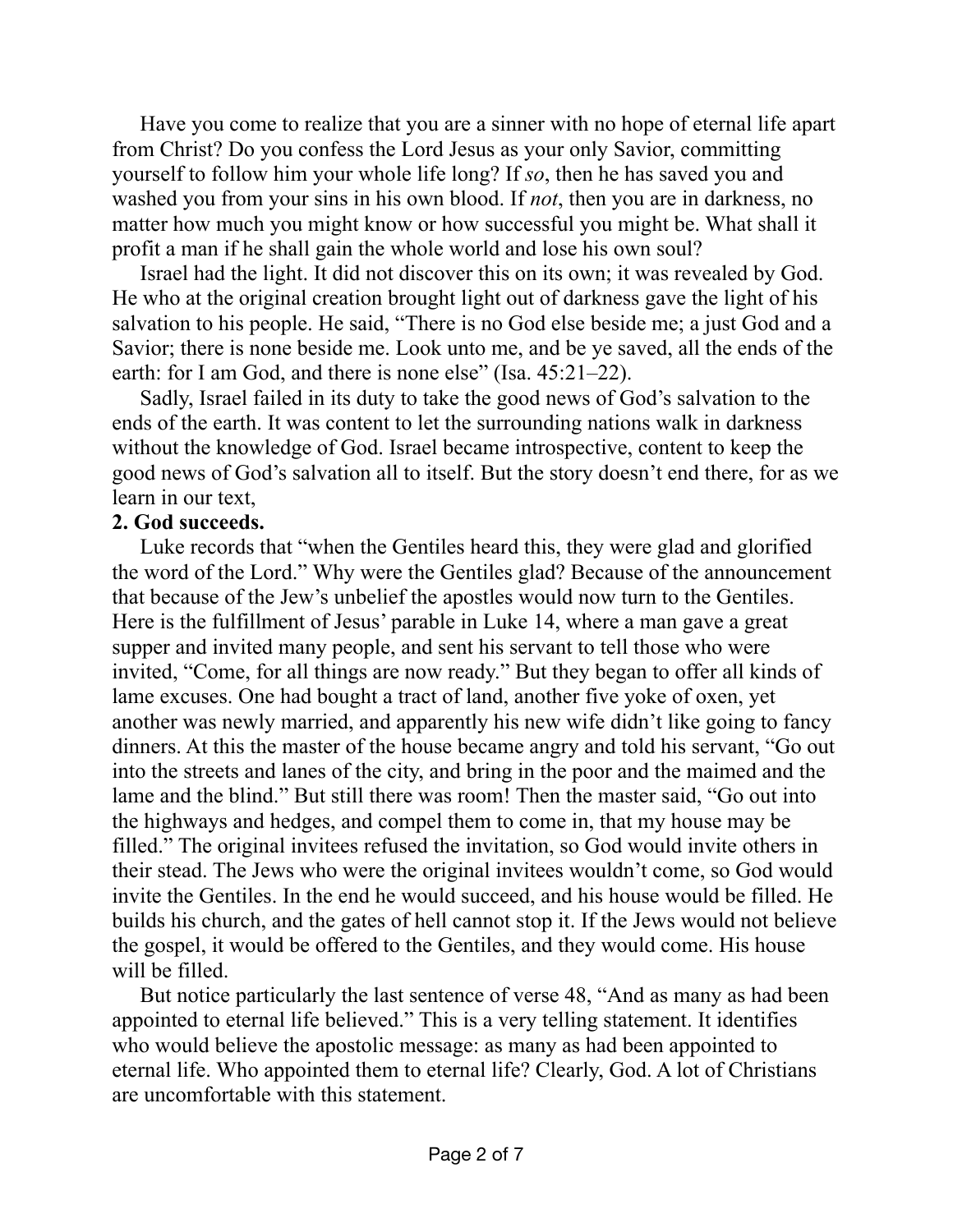Years ago, during my first pastorate, fresh from studying the Bible and theology very hard in preparation for my ordination exams, I became convinced of the doctrine of God's absolute sovereignty in salvation—what we call Calvinism, summarized in the acronym TULIP: Total depravity, Unconditional election, Limited atonement, Irresistible grace, Preservation of the saints. I studied the Scriptures with renewed relish, devouring them as I never had before, amazed at the consistency of the gospel message, lost in wonder of a God who meticulously planned every aspect of our salvation from eternity past. All of a sudden the Bible came alive for me, and I wanted to share these precious truths with my people. Since it was the Scriptures themselves that convinced me, in my youthful naïveté I assumed that if I just showed people how these truths are taught in the Bible, they would become convinced and accept them too. Most people in that congregation believed that Christ died for the whole human race—every man, woman and child without *exception*—that he had done everything he could to save every human being, and that all that was lacking was for people to respond and receive him by faith. (Calvinists believe that Christ died for all men without *distinction*; that is, men, women and children from every kindred, tongue and nation.) But the people in my congregation believed that Jesus was knocking on the door of every person's heart, waiting for him or her to open that door and invite him in. Many people believe this. It seems so egalitarian. It also fits in with most people's notions of fairness. Every human being determines his own destiny: those who receive Christ go to heaven; those who refuse him go to hell. Everybody has an equal chance. Those who go to hell have nobody but themselves to blame. God cannot be blamed. He can never be charged with sending people to hell.

The only problem is that the Bible expressly teaches that the fallen sons and daughters of Adam are spiritually *dead*—"dead in trespasses and sins" (Eph. 2:1). If left to themselves, *no one* would choose Christ; the dead have no ability to choose. I could not get around that truth.

One Wednesday night I was preaching on the text "all who were appointed for eternal life believed." I preached my heart out, hoping to persuade my congregation that the reason some people believe, while others remain in unbelief, when the gospel is preached, is that those who believe were sovereignly appointed by God. Those who were chosen in Christ before the foundation of the world are infallibly brought to faith by the secret working of God at his appointed time. The rest of mankind remain in their sins and are lost. That night I felt as if I had proven my case; my congregation would surely concur. But after the service a kindly grandmother came up to me and said, "I like the way my Bible puts it better." I asked her what hers said, and she showed me. Her translation had "When the Gentiles heard this, they were very glad and rejoiced in Paul's message; and as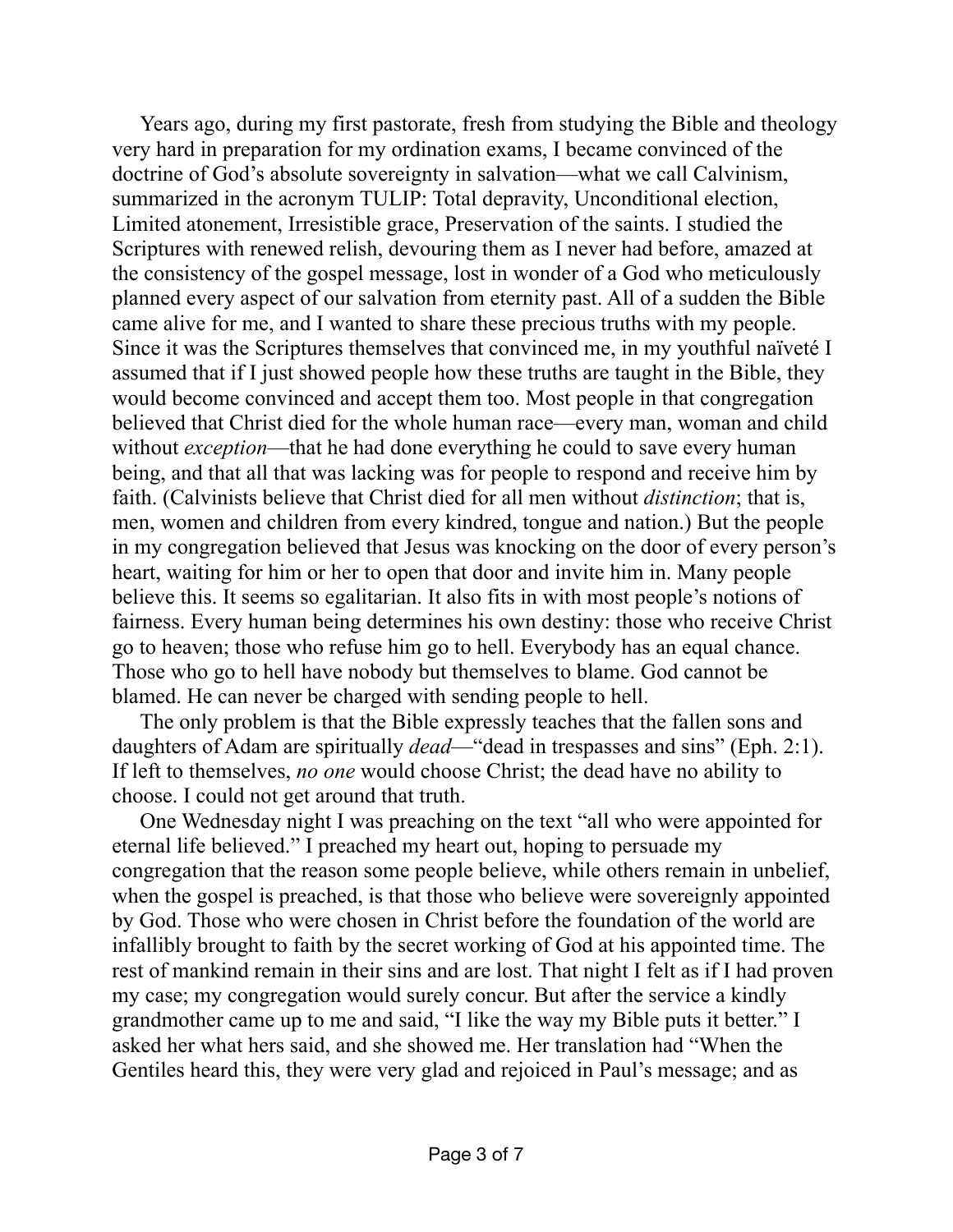<span id="page-3-2"></span>many as *wanted* eternal life believed."<sup>[1](#page-3-0)</sup> I was incredulous. Here was a popular Bible that turned the meaning of the original Greek word completely on its head. The original uses the word τάσσω (draw up in order, fix, determine, appoint), which is the root of our word *taxonomy* (the orderly classification of plants and animals), and turns it on its head. Rather than saying, "as many as *were appointed* to eternal life (passive voice), this popular Bible twisted it to say, "as many as *wanted* eternal life" (active voice). Rather than *God* being the determining factor, this popular Bible paraphrase made *man* the determining factor. But Luke's purpose in penning these words was to glorify *God* for his sovereign choice of individuals in eternity past. The reason some people, hearing the gospel, receive it and come to Christ is because they were *chosen by God* in eternity past. It dawns on their consciousness that they are sinners, that they have no hope of heaven apart from Christ. They have never seen this before. They are blown away by this truth. Heretofore they were God's enemies, running from him, hiding from him, trying to put out of their minds the uncomfortable truth that they were rebels on their way to an eternal hell. Now, their hearts and minds have been supernaturally opened up to the gospel, and they wouldn't have it any other way. They are full of new-found love for the Savior. There is no way that they want to take credit for their salvation. All the glory must go to God. They can say with the hymnwriter, "I sought the Lord, and afterward I knew *he* moved my soul to seek him, seeking me; it was not I that found, O Savior true; no, I was found, was found of thee."[2](#page-3-1)

<span id="page-3-3"></span>At the time of their conversion they were completely unaware that their coming to Christ had been secretly appointed by a sovereign God in eternity past, but their ignorance of this fact in no way changed it. In the words of Gill, their faith "did not arise from previous dispositions to eternal life, but was the fruit and effect of divine ordination." All the sinner has to do is believe; he does not have to understand everything at the moment of his conversion. You do not have to understand all the intricacies of programming in order to use a computer; it is sufficient that the programmer understands and has written the code correctly. So it is with salvation. God has programmed everything perfectly; our part is to believe and act in faith. You may not have understood before how your faith was the fruit and effect of God's sovereign ordination, but now God is opening up your heart to the truth. You too, like the Gentiles in Pisidia, can receive this truth with gladness and glorify the word of the Lord. You have been brought to faith through the secret working of a sovereign God. He has taken care of all the details. All you have to do is believe. "As many as had been appointed to eternal life believed."

<span id="page-3-0"></span>[<sup>1</sup>](#page-3-2) *The Living Bible Paraphrased* (Wheaton, Illinois: Tyndale House Publishers*,* 1971), 878

<span id="page-3-1"></span>[<sup>2</sup>](#page-3-3) "I Sought the Lord, and Afterward I Knew," *Trinity Psalter Hymnal* 427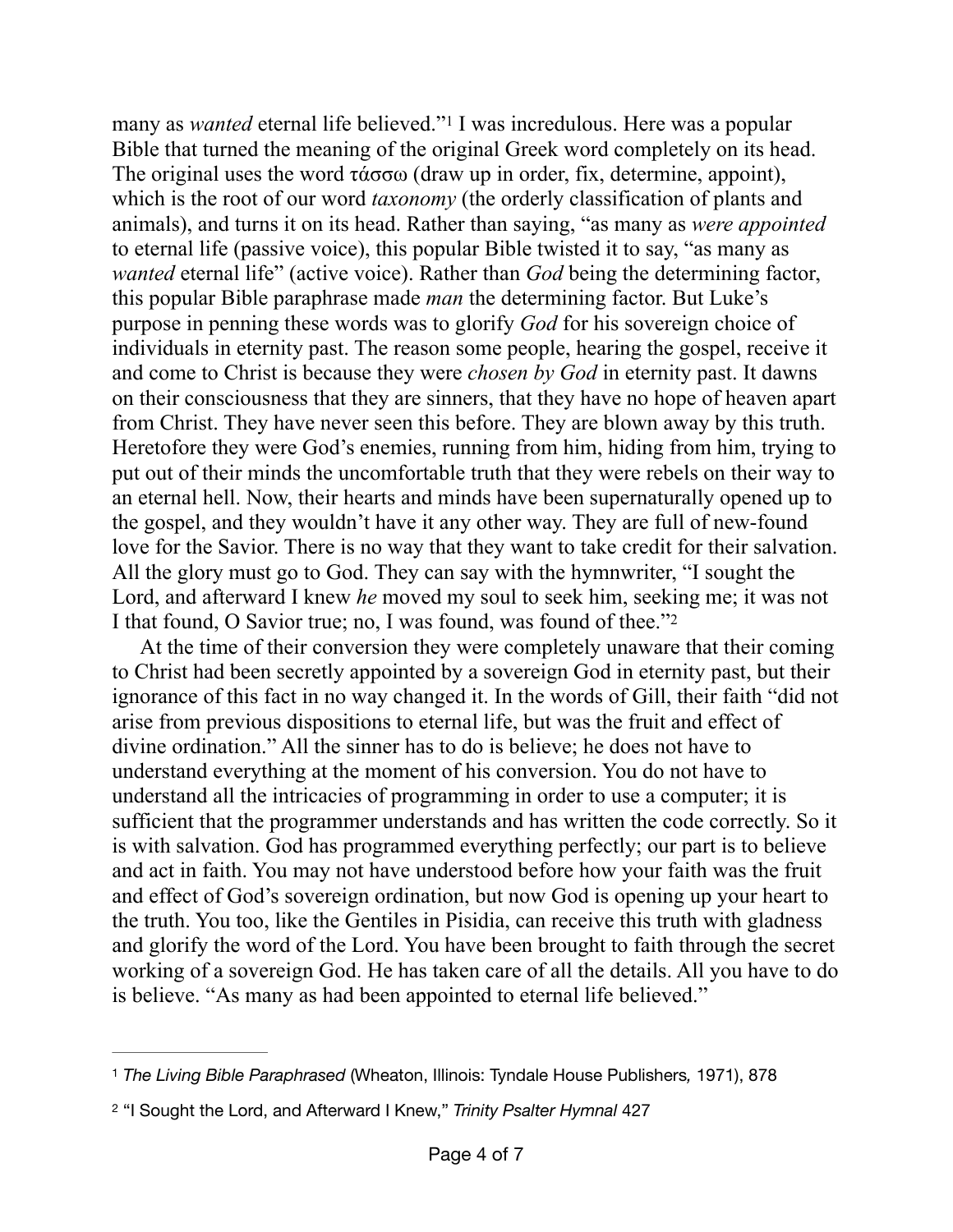Dear one, do not trouble yourself, thinking that unless you understand everything perfectly you cannot be saved. It is not your *understanding* that saves you, it is *Christ* who saves you. And whether the believer is a seasoned theologian or a newcomer to the faith, his salvation is, in the final analysis, the secret working of the triune God. God takes care of all of the details from start to finish. Those who have been appointed to eternal life believe, and whether they are awake or asleep, whether they have a full understanding of everything that is involved or not, whether their understanding is diminished by reason of age or infirmity or dementia, the God who has taken them to himself by covenant is eminently able to keep them. He is "able to save to the uttermost those who come to God through Him, since He always lives to make intercession for them" (Heb. 7:25). Thirdly, see the result,

#### **3. The church has joy.**

Verse 49 records that "the word of the Lord was being spread throughout all the region." The gospel was getting results! Not only were Paul and Barnabas preaching it, but the new converts were spreading the good news as well.

Businesses spend lots of money on advertising—billboards, radio and TV, internet, direct mail—but the best advertising is mouth-to-mouth. A satisfied customer tells a friend about his experience: "You should really get one of these. It helped me, and it can help you too." The satisfied customer and his friend already have a relationship; the friend already trusts him. The friend realizes that the man or woman giving him the good recommendation is not a paid actor but a friend who is just trying to help him.

Let me ask you a question. What has Christ done for you? Has he saved you from your sins and given you victory over your temptations? Has he given you hope in place of hopelessness? Has he given you joy in the Holy Ghost? Has he enabled you to live in newness of life? Many people you know are outside of Christ. They struggle with addictions, they struggle with anger, they struggle with bad habits, they are alienated from friends and loved ones. They know nothing of the abundant life Christ gives. You can help these people. If you have discovered the best news in the whole world, then why not share it?

One can only image how the word of the Lord was being spread throughout Pisidia. Paul and Barnabas had been expelled from the area. The prominent women and chief men of the city began to persecute Paul and Barnabas. They could not disprove their message, so they expelled the messengers. They could not answer their arguments, so they tried to shut them up. Kind of like those in government and the legacy media trying to silence those who do not adhere to the approved narrative, labeling them as purveyors of "fake news." Rather than answering arguments with facts, they try to silence their opponents. Truth is no longer determined by cogent arguments but by bullying. So it was in the case of Paul and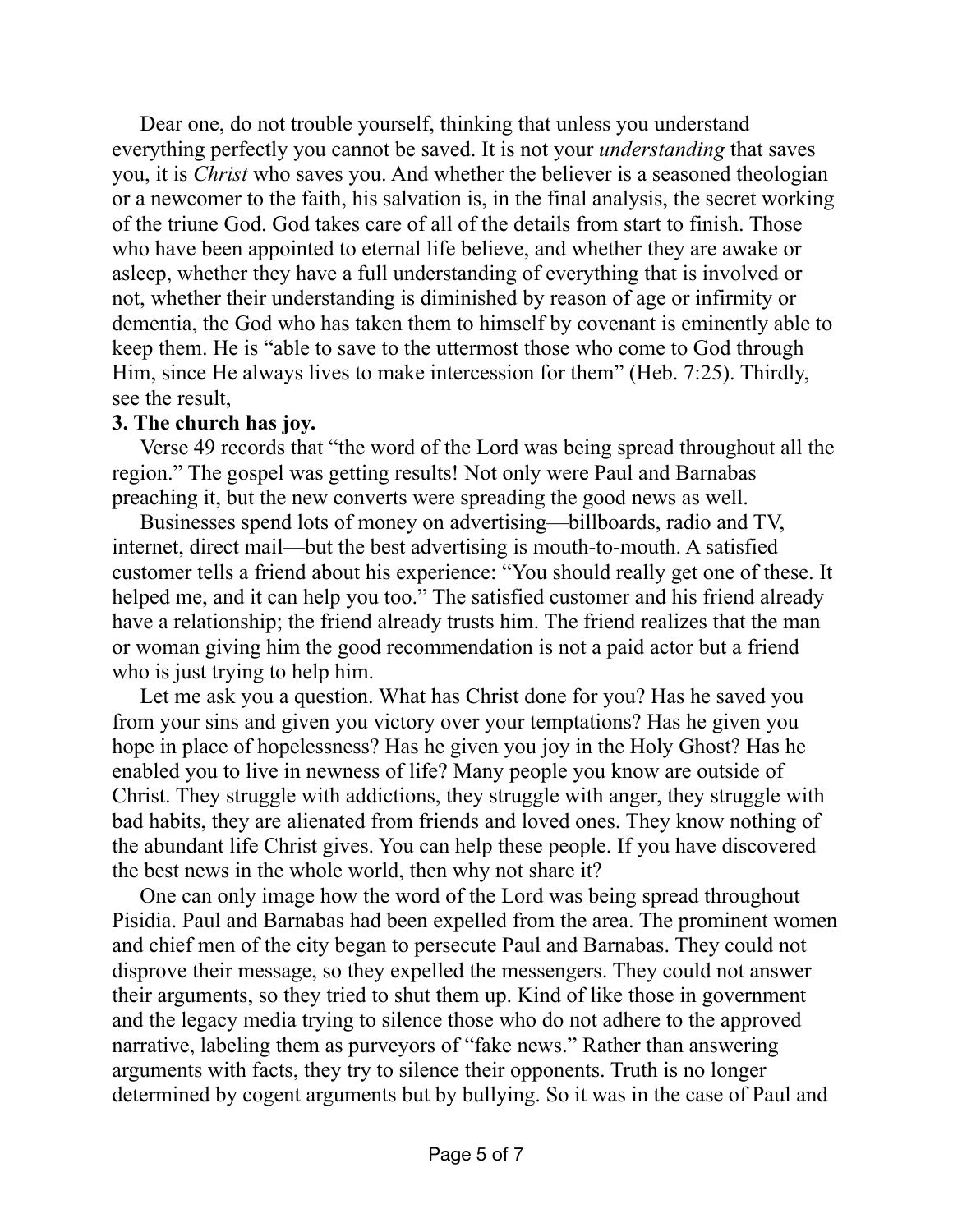Barnabas. They had proven that God raised Christ from the dead. If he rose from the dead, then that proves that he is Lord, and we must follow him. If he did not rise from the dead, then he is not worth listening to. What can power-mad zealots do but try to silence the opposition? But the word of God cannot be silenced. It will not return void but will accomplish the purpose for which it was sent. At the last day every mouth will be stopped and every tongue shall confess that Jesus Christ is Lord, to the glory of God the Father.

The Jews wanted to preserve the status quo. They wanted to believe that being Jewish was everything. They saw the gospel as a threat. They began to persecute the followers of Christ. They hoped that nothing would come of it, that it would just blow over, and things would return to the way they were before.

Notice how the chapter ends: "The disciples were filled with joy and with the Holy Spirit." Joy in the midst of persecution—what a testimony to the power of the gospel! When things are going well it is natural to experience joy, but when there is heavy opposition, persecution and cruelty, only the Holy Spirit can enable the follower of Christ to overcome and experience joy. Our Shorter Catechism asks,

Q. 36. What are the benefits which in this life do accompany or flow from justification, adoption and sanctification?

A. The benefits which in this life do accompany or flow from justification, adoption and sanctification, are, assurance of God's love, peace of conscience, joy in the Holy Ghost, increase of grace, and perseverance therein to the end.

How can a person experience joy even in persecution? Romans 14:17 says that "the kingdom of God is not eating and drinking, but righteousness and peace and joy in the Holy Spirit." It is not having everything perfect, but submitting every moment to Christ and having the confidence that he does all things well.

A recent issue of *The Voice of the Martyrs* tells the story of Ibrahim, a Somali Christian who perseveres through persecution to plant 23 churches. He has been attacked by rock-throwing Muslims many times. One man who led a stoning attack on Ibrahim eventually came to faith in Christ and later humbly apologized for his actions. Ibrahim was even forcibly separated from his wife for 11 years and was not even told when she passed away. Ibrahim returns to Psalm 5 again and again, where it says, "Give ear to my words, O LORD; consider my groaning. Give attention to the sound of my cry, my King and my God, for to you do I pray."

Very few of us will be attacked for our faith by rock-throwers, but may we all experience joy in the Holy Ghost and keep our eyes on Christ.

We have seen that Israel fails. It was given the assignment of taking God's salvation to the ends of the earth, but it failed to do that. But God succeeds. He brings to obedient faith all those would had been appointed to eternal life. And the church has joy. The word of the Lord was being spread, in spite of official persecution. The church bravely endures persecution rather than give up and keep